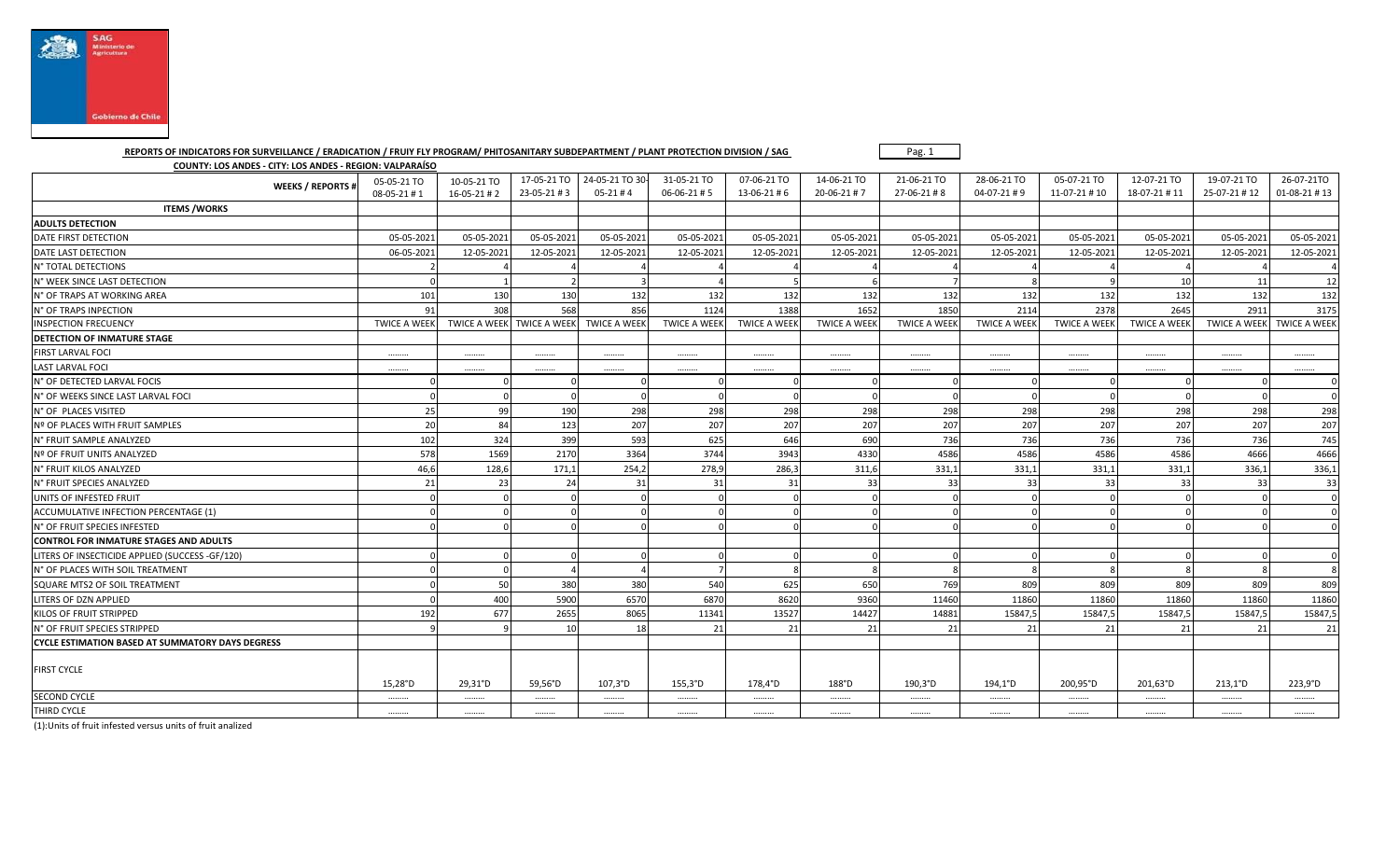

 **REPORTS OF INDICATORS FOR SURVEILLANCE / ERADICATION / FRUIY FLY PROGRAM/ PHITOSANITARY SUBDEPARTMENT / PLANT PROTECTION DIVISION / SAG** 

**COUNTY: LOS ANDES - CITY: LOS ANDES - REGION: VALPARAÍSO**

FIRST CYCLE 242,9°D 248,4°D 265°D 281,9°D 281,9°D 315,69°D

Pag. 2

25-10-21 TO

330,45°D PLUS 3 330,45°D PLUS 10

DAYS ADULT

DAYS ADULT

| <b>WEEKS / REPORTS #</b>                                | 02-08-21 TO<br>08-08-21 #14 | 09-08-21 TO<br>15-08-21 #15 | 16-08-21 TO<br>22-08-21 #16 | 23-08-21 TO<br>29-08-21 #17 | 30-08-21 TO<br>05-09-21 #18 | 06-09-21 TO<br>12-09-21 #19 | 13-09-21 TO<br>19-09-21 #20 | 20-09-21 TO<br>26-09-21 # 21 | 27-09-21 TO<br>03-10-21 #22 | 04-10-21 TO<br>10-10-21 #23 | 11-10-21 TO<br>17-10-21 #24 | 18-10-21 TO<br>24-10-21 #25 | 25-10-21 TO<br>31-10-21 #26 |
|---------------------------------------------------------|-----------------------------|-----------------------------|-----------------------------|-----------------------------|-----------------------------|-----------------------------|-----------------------------|------------------------------|-----------------------------|-----------------------------|-----------------------------|-----------------------------|-----------------------------|
| <b>ITEMS/WORKS</b>                                      |                             |                             |                             |                             |                             |                             |                             |                              |                             |                             |                             |                             |                             |
| <b>ADULTS DETECTION</b>                                 |                             |                             |                             |                             |                             |                             |                             |                              |                             |                             |                             |                             |                             |
| DATE FIRST DETECTION                                    | 05-05-2021                  | 05-05-2021                  | 05-05-2021                  | 05-05-2021                  | 05-05-2021                  | 05-05-2021                  | 05-05-2021                  | 05-05-2021                   | 05-05-2021                  | 05-05-2021                  | 05-05-2021                  | 05-05-2021                  | 05-05-2021                  |
| DATE LAST DETECTION                                     | 12-05-2022                  | 12-05-2021                  | 12-05-2021                  | 12-05-2021                  | 12-05-2021                  | 12-05-2021                  | 12-05-2021                  | 12-05-2021                   | 12-05-2021                  | 12-05-2021                  | 12-05-2021                  | 12-05-2021                  | 12-05-2021                  |
| N° TOTAL DETECTIONS                                     |                             |                             |                             |                             |                             |                             |                             |                              |                             |                             |                             |                             |                             |
| N° WEEK SINCE LAST DETECTION                            | 13                          | 14                          | 15 <sup>1</sup>             | 16                          | 17                          | 17                          | 17                          | 19                           | 20                          | 21                          | 22                          | 23                          | 24                          |
| N° OF TRAPS AT WORKING AREA                             | 132                         | 132                         | 132                         | 132                         | 132                         | 132                         | 132                         | 132                          | 132                         | 132                         | 132                         | 132                         | 132                         |
| N° OF TRAPS INPECTION                                   | 3439                        | 3708                        | 3851                        | 3997                        | 4260                        | 4260                        | 4493                        | 4757                         | 5021                        | 5153                        | 5259                        | 5391                        | 5520                        |
| <b>INSPECTION FRECUENCY</b>                             | <b>TWICE A WEEK</b>         | TWICE A WEEK TWICE A WEEK   |                             | <b>TWICE A WEEK</b>         | <b>TWICE A WEEK</b>         | <b>TWICE A WEEK</b>         | <b>TWICE A WEEK</b>         | <b>TWICE A WEEK</b>          | <b>TWICE A WEEK</b>         | <b>ONCE A WEEK</b>          | <b>ONCE A WEEK</b>          | <b>ONCE A WEEK</b>          | <b>ONCE A WEEK</b>          |
| <b>DETECTION OF INMATURE STAGE</b>                      |                             |                             |                             |                             |                             |                             |                             |                              |                             |                             |                             |                             |                             |
| <b>FIRST LARVAL FOCI</b>                                |                             |                             |                             |                             |                             |                             |                             |                              |                             |                             |                             |                             |                             |
| <b>LAST LARVAL FOCI</b>                                 |                             |                             |                             |                             |                             |                             |                             |                              |                             |                             |                             |                             |                             |
| N° OF DETECTED LARVAL FOCIS                             |                             |                             |                             |                             |                             |                             |                             |                              |                             |                             |                             |                             |                             |
| N° OF WEEKS SINCE LAST LARVAL FOCI                      |                             |                             |                             |                             |                             |                             |                             |                              |                             |                             |                             |                             |                             |
| N° OF PLACES VISITED                                    | 298                         | 298                         | 298                         | 298                         | 298                         | 298                         | 298                         | 298                          | 298                         | 298                         | 298                         | 298                         | 298                         |
| Nº OF PLACES WITH FRUIT SAMPLES                         | 207                         | 207                         | 207                         | 207                         | 207                         | 207                         | 207                         | 207                          | 207                         | 207                         | 207                         | 207                         | 207                         |
| N° FRUIT SAMPLE ANALYZED                                | 745                         | 745                         | 745                         | 745                         | 745                         | 745                         | 745                         | 745                          | 745                         | 774                         | 774                         | 774                         | 774                         |
| Nº OF FRUIT UNITS ANALYZED                              | 4666                        | 4666                        | 4666                        | 4666                        | 4666                        | 4666                        | 4666                        | 4666                         | 4666                        | 4831                        | 4831                        | 4831                        | 4831                        |
| N° FRUIT KILOS ANALYZED                                 | 336,1                       | 336,1                       | 336,1                       | 336,1                       | 336,1                       | 336,1                       | 336,1                       | 336,1                        | 336,1                       | 343,6                       | 343,6                       | 343,6                       | 343,6                       |
| N° FRUIT SPECIES ANALYZED                               | 33                          | 33                          | 33                          | 33                          | 33                          | 33                          | 33                          | 33                           | 33                          | 33                          | 33                          | 33                          | 33                          |
| UNITS OF INFESTED FRUIT                                 |                             |                             |                             |                             |                             |                             |                             |                              |                             |                             |                             |                             | $\mathbf{C}$                |
| ACCUMULATIVE INFECTION PERCENTAGE (1)                   |                             |                             |                             |                             |                             |                             |                             |                              |                             |                             |                             |                             | $\mathfrak{a}$              |
| N° OF FRUIT SPECIES INFESTED                            |                             |                             |                             |                             |                             |                             |                             |                              |                             |                             |                             |                             | $\sqrt{ }$                  |
| <b>CONTROL FOR INMATURE STAGES AND ADULTS</b>           |                             |                             |                             |                             |                             |                             |                             |                              |                             |                             |                             |                             |                             |
| LITERS OF INSECTICIDE APPLIED (SUCCESS -GF/120)         |                             |                             |                             |                             |                             |                             |                             |                              |                             |                             |                             |                             | $\sqrt{ }$                  |
| N° OF PLACES WITH SOIL TREATMENT                        |                             |                             |                             |                             |                             |                             |                             |                              |                             |                             |                             |                             |                             |
| SQUARE MTS2 OF SOIL TREATMENT                           | 809                         | 809                         | 809                         | 809                         | 809                         | 809                         | 809                         | 809                          | 809                         | 809                         | 809                         | 809                         | 809                         |
| LITERS OF DZN APPLIED                                   | 11860                       | 11860                       | 11860                       | 11860                       | 11860                       | 11860                       | 11860                       | 11860                        | 11860                       | 11860                       | 11860                       | 11860                       | 11860                       |
| KILOS OF FRUIT STRIPPED                                 | 15847,                      | 15847,5                     | 15847,5                     | 15847,5                     | 15847,5                     | 15847,5                     | 15847,5                     | 15847,5                      | 15847,5                     | 15847,                      | 15847,5                     | 15847,5                     | 15847,5                     |
| N° OF FRUIT SPECIES STRIPPED                            | 21                          | 21                          | 21                          |                             | 21                          | 21                          | 21                          | 21                           | 21                          | 21                          | 21                          | 21                          | 21                          |
| <b>CYCLE ESTIMATION BASED AT SUMMATORY DAYS DEGRESS</b> |                             |                             |                             |                             |                             |                             |                             |                              |                             |                             |                             |                             |                             |

SECOND CYCLE ……… | ……… | ……… | ……… | ……… | ……… | 43,8°D | 99,35°D | 150,6°D | 214,1°D | 297,2°D THIRD CYCLE ……… ……… ……… ……… ……… ……… ……… ……… ……… ……… ……… ……… ………

(1):Units of fruit infested versus units of fruit analized